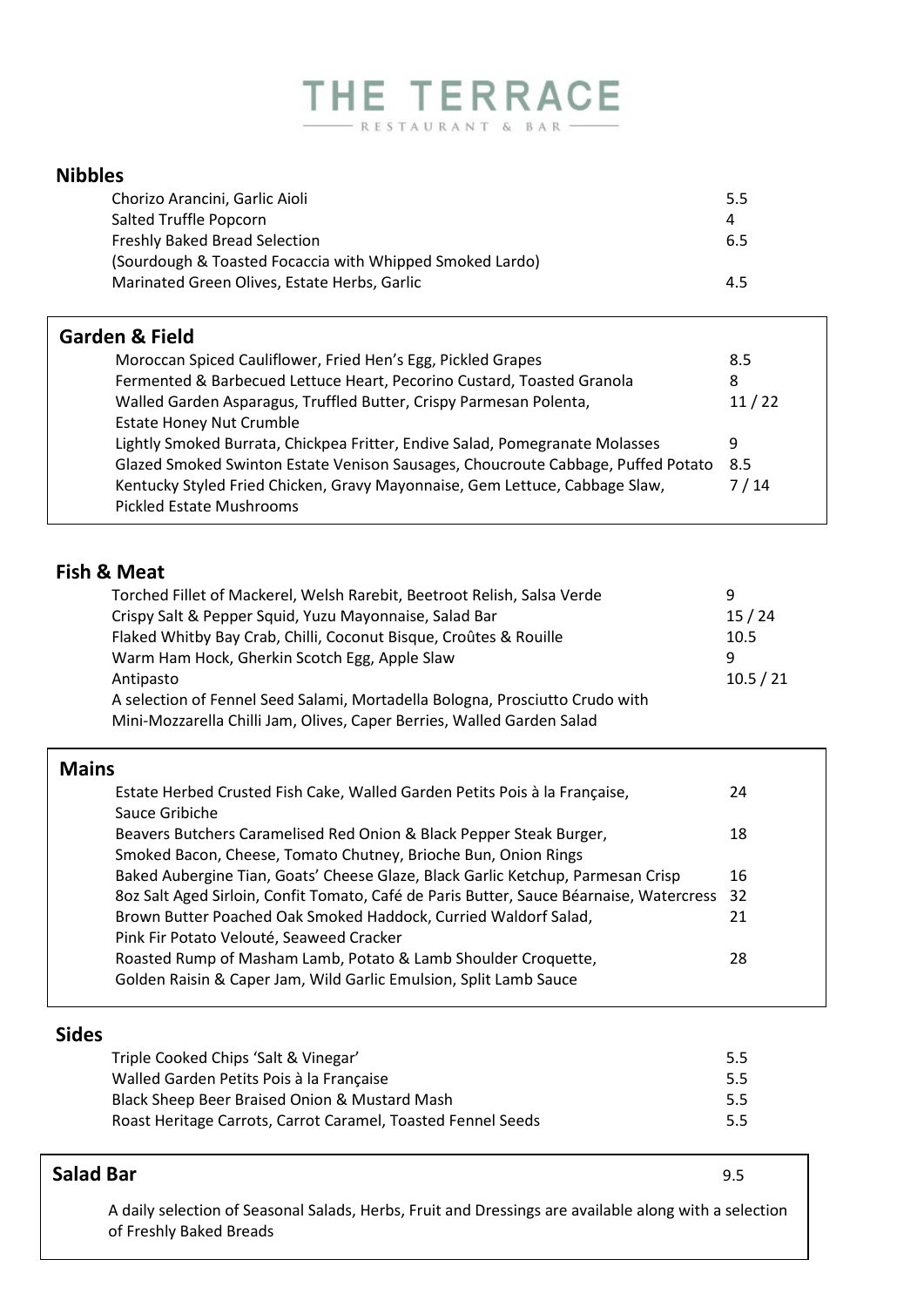

## **Something Sweet**

#### **Warm Vanilla Rice Pudding**

Rhubarb Gel, Poached Rhubarb 8.5

#### **Valrhona Dulcey Chocolate Cremeux**

Exotic Fruit Salad, Passionfruit and Mango Sorbet, Coconut Espuma 10.5

#### **Iced Coffee Parfait**

Date Cake, Armagnac Soaked Prunes, Jersey Fudge, Salted Caramel Mousse

9

#### **Selection of Yorkshire Cheese**

Quince Jelly, Honeycomb, Celery, Grapes and Crackers 10.5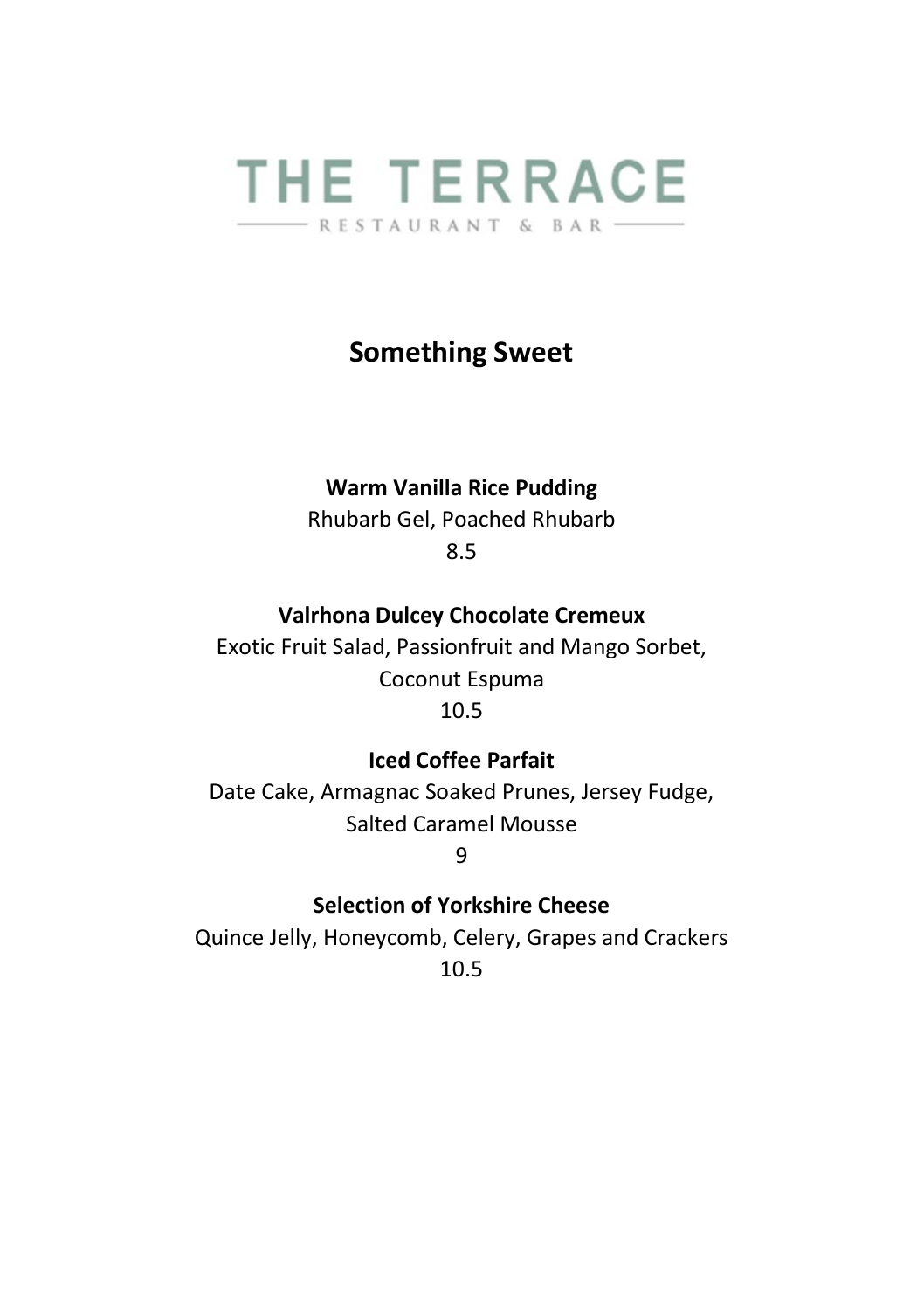

# Children's Menu

## **STARTER**

Melon Platter, Raspberry Sorbet Cucumber, Carrot Sticks and Hummus Smoked Salmon on Toast Focaccia Garlic Bread

# Main

Cod Goujons Venison Burger Duo of Local Sausages Pasta Bowl with Cheese Sauce

Served with your choice of Chips or Mash and Chorizo Beans, Peas or Garden Salad

# **DESSERT**

Two Scoops of Ice Cream (Please ask for flavours) Fruit Selection Rice Pudding, Strawberry Jam

> 2 courses £12 3 courses £15

> Suitable for under 12's

Please inform a member of the team of any allergens before placing your order.